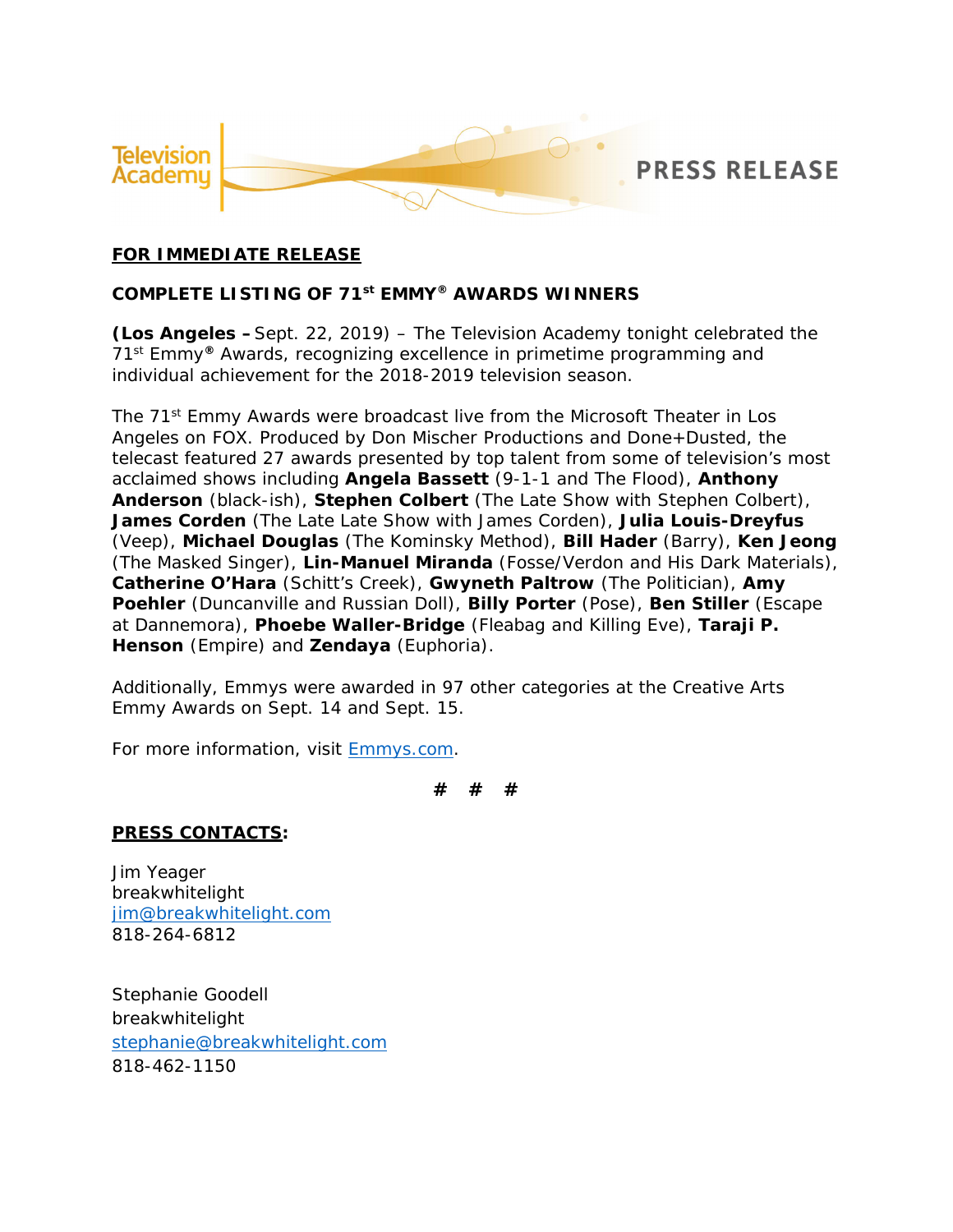The awards, as tabulated by the independent accounting firm of Ernst & Young LLP, were distributed as follows:

|                     | Creative Arts | <b>Telecast</b> | <b>Total</b>   |
|---------------------|---------------|-----------------|----------------|
| <b>HBO</b>          | 25            | 9               | 34             |
| Netflix             | 23            | 4               | 27             |
| Prime Video         | 8             | 7               | 15             |
| National Geographic | 8             | O               | 8              |
| <b>NBC</b>          | 5             | $\overline{2}$  | $\overline{7}$ |
| <b>CNN</b>          | 5             | O               | 5              |
| <b>FX Networks</b>  | 3             | 2               | 5              |
| <b>CBS</b>          | 4             | $\Omega$        | 4              |
| <b>FOX</b>          | 4             | O               | 4              |
| Hulu                | 3             | 1               | 4              |
| VH <sub>1</sub>     | 3             | 1               | 4              |
| YouTube             | 4             | 0               | 4              |
| SundanceTV          | 3             | O               | 3              |
| <b>CW</b>           | 2             | O               | $\overline{2}$ |
| <b>ABC</b>          | 1             | O               | 1              |
| Apple Music         | 1             | O               |                |
| <b>BBC</b> America  | O             | 1               |                |
| <b>NASA TV</b>      | 1             | O               |                |
| Oculus Store        |               | O               |                |
| Twitch              | 1             | O               |                |

A complete list of all awards presented tonight is attached. The following pages include a recap of all programs and individuals with multiple awards.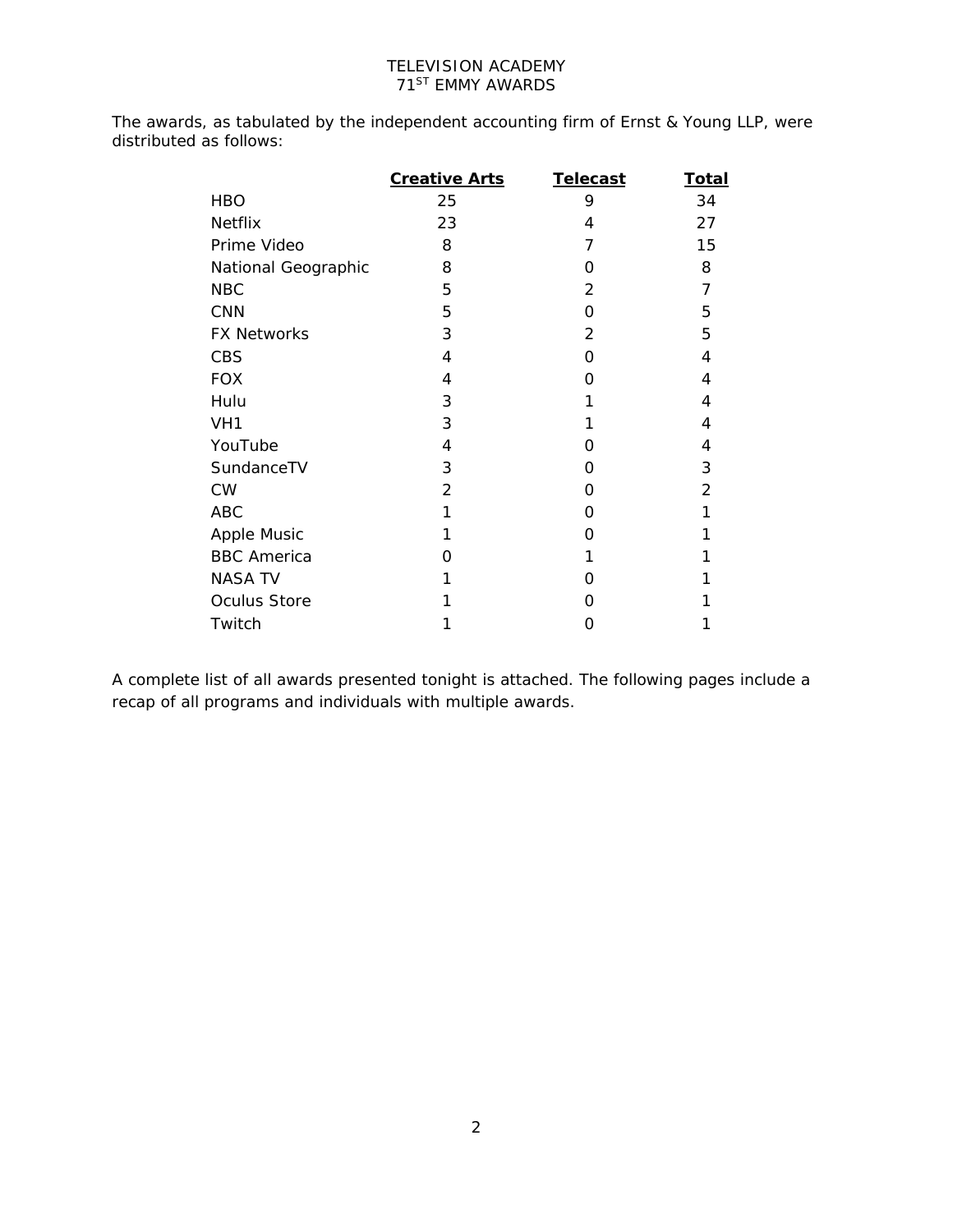## **PROGRAMS WITH MULTIPLE AWARDS**

| Game Of Thrones                             | 12             |
|---------------------------------------------|----------------|
| Chernobyl                                   | 10             |
| The Marvelous Mrs. Maisel                   |                |
| Free Solo                                   | 7              |
| Fleabag                                     | 6              |
| Love, Death & Robots                        | 5              |
| Saturday Night Live                         | 5              |
| Fosse/Verdon                                | 4              |
| Last Week Tonight With John Oliver          | 4              |
| Queer Eye                                   | 4              |
| RuPaul's Drag Race                          | 4              |
| Age of Sail                                 | 3              |
| Barry                                       | 3              |
| Russian Doll                                | 3              |
| State Of The Union                          | 3              |
| The Handmaid's Tale                         | 3              |
| Anthony Bourdain Parts Unknown              | 2              |
| Bandersnatch (Black Mirror)                 | 2              |
| Crazy Ex-Girlfriend                         | $\overline{2}$ |
| Our Planet                                  | $\overline{2}$ |
| Ozark                                       | 2              |
| <b>RENT</b>                                 | $\overline{2}$ |
| Succession                                  |                |
| United Shades Of America With W. Kamau Bell |                |
| When They See Us                            |                |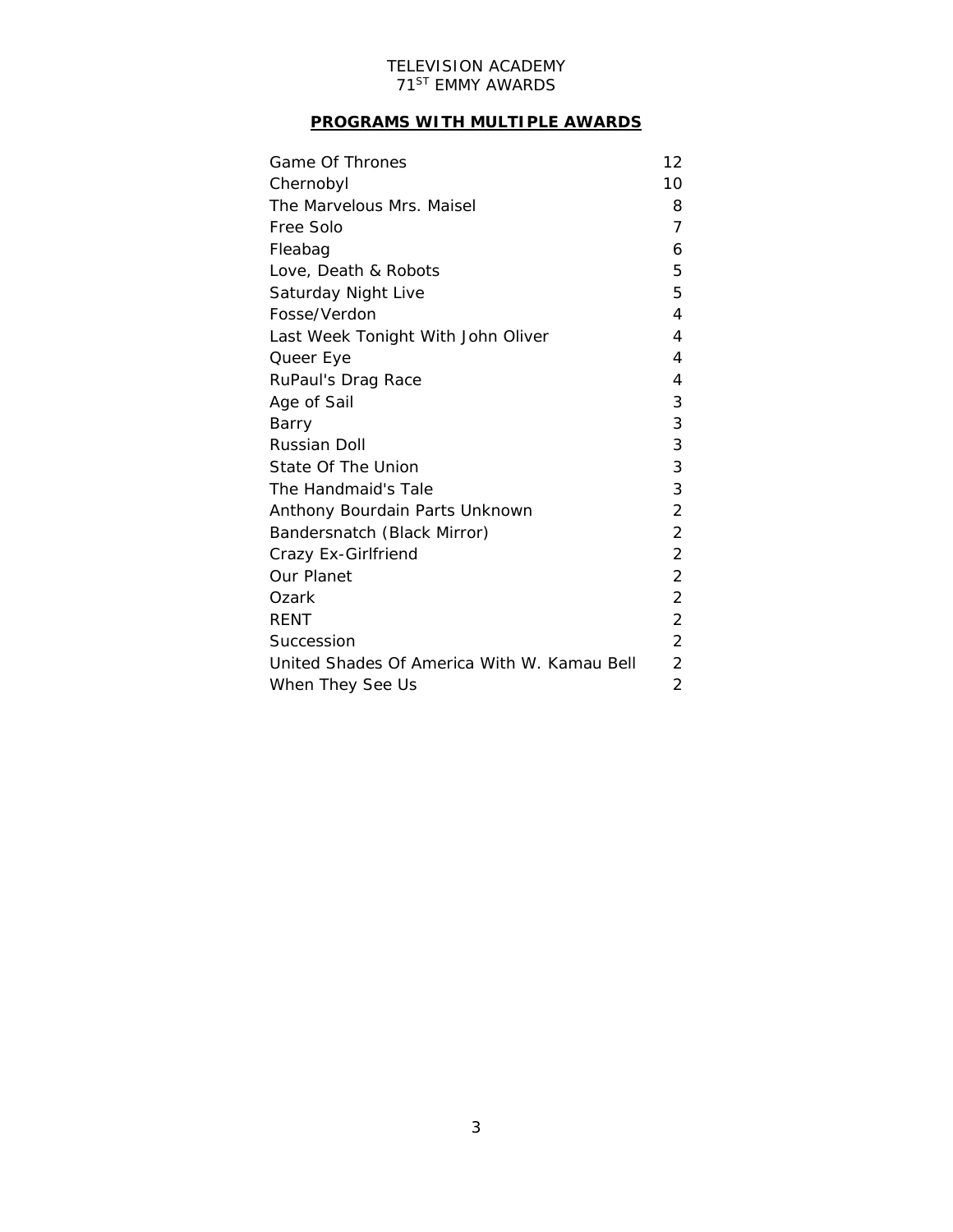#### **INDIVIDUALS WITH MULTIPLE AWARDS**

#### **Name Count Credits**

- Chin, Jimmy 3 Director, Director/Producer, Director of Photography
- Waller-Bridge, Phoebe 3 Executive Producer, Performer, Writer
- Bourdain, Anthony **2** Executive Producer, Writer
- Bradbeer, Harry 2 Executive Producer, Director
- Cantrell, Christine 2 Hairstylist
- Carvell, Tim 2 Executive Producer, Writer
- Charles, RuPaul 2 Executive Producer, Host
- Corden, James 2 Executive Producer, Producer
- Doyle, Erin 2 Producer
- Entelis, Amy 2 Executive Producer
- Mazin, Craig 2 Executive Producer, Writer
- Michaels, Lorne 2 Executive Producer
- Mielgo, Alberto 2 Production Designer, Writer/Director
- Miller, Diana 2 Producer
- Oliver, John 2 Executive Producer/Host, Writer
- Renck, Johan 2 Co-Executive Producer, Director
- Rogers, Sheila 2 Supervising Producer
- Strauss, Carolyn 2 Executive Producer
- Vasarhelyi, Elizabeth Chai 2 Director, Director/Producer
- Winston, Ben 2 Executive Producer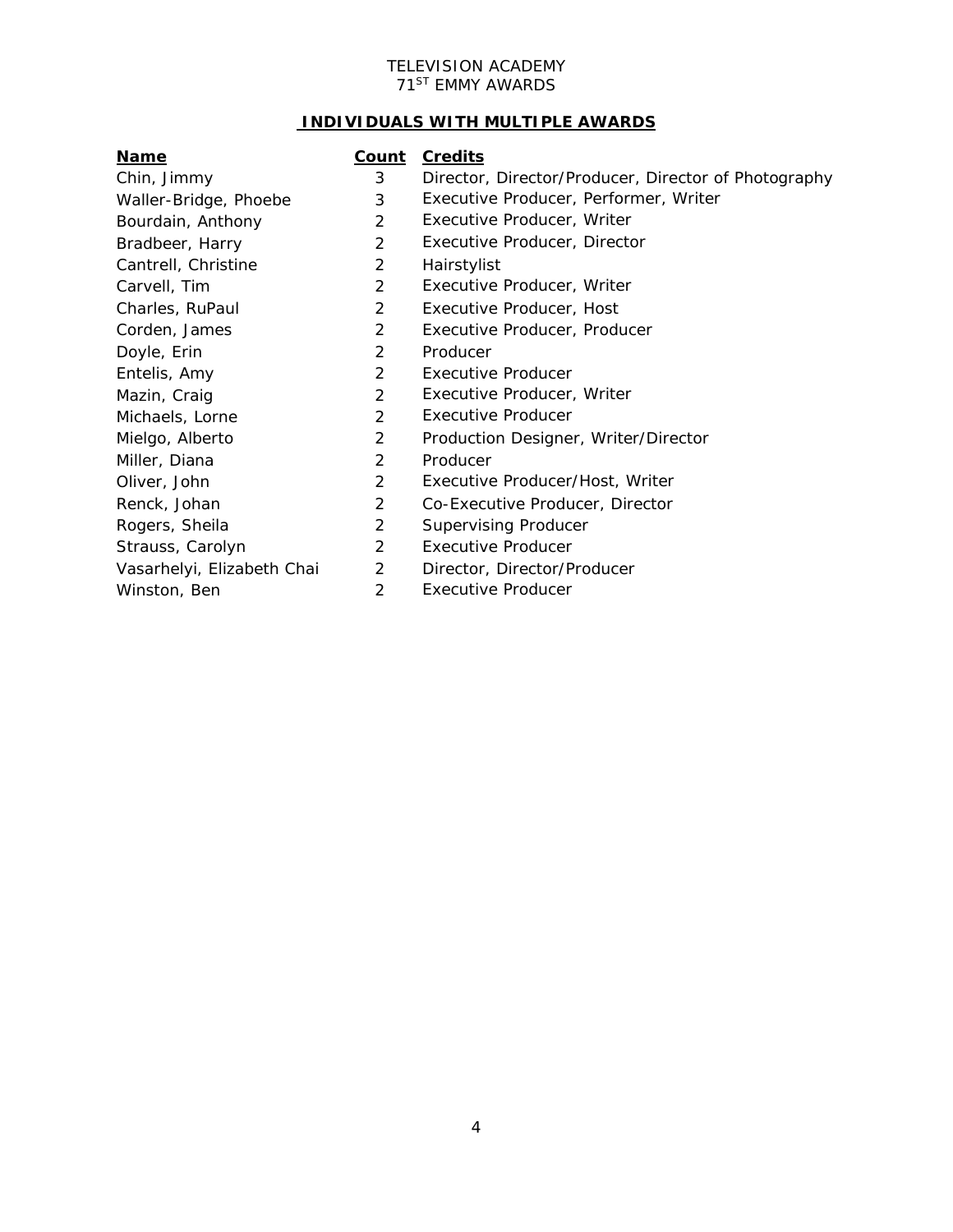## **OUTSTANDING SUPPORTING ACTOR IN A COMEDY SERIES**

| TONY SHALHOUB as Abe Weissman                     | PRIME VIDEO |
|---------------------------------------------------|-------------|
| The Marvelous Mrs. Maisel                         |             |
| OUTSTANDING SUPPORTING ACTRESS IN A COMEDY SERIES |             |
| ALEX BORSTEIN as Susie Myerson                    | PRIME VIDEO |
| The Marvelous Mrs. Maisel                         |             |
| OUTSTANDING WRITING FOR A COMEDY SERIES           |             |
| PHOEBE WALLER-BRIDGE, Written by                  | PRIME VIDEO |
| Fleabag<br>Episode 1                              |             |
| <u>OUTSTANDING DIRECTING FOR A COMEDY SERIES</u>  |             |
| HARRY BRADBEER, Directed by                       | PRIME VIDEO |
| Fleabag<br>Episode 1                              |             |
| <u>OUTSTANDING LEAD ACTOR IN A COMEDY SERIES</u>  |             |
| <b>BILL HADER as Barry</b>                        | <b>HBO</b>  |
| Barry                                             |             |
| OUTSTANDING LEAD ACTRESS IN A COMEDY SERIES       |             |
| PHOEBE WALLER-BRIDGE as Fleabag                   | PRIME VIDEO |
| Fleabag                                           |             |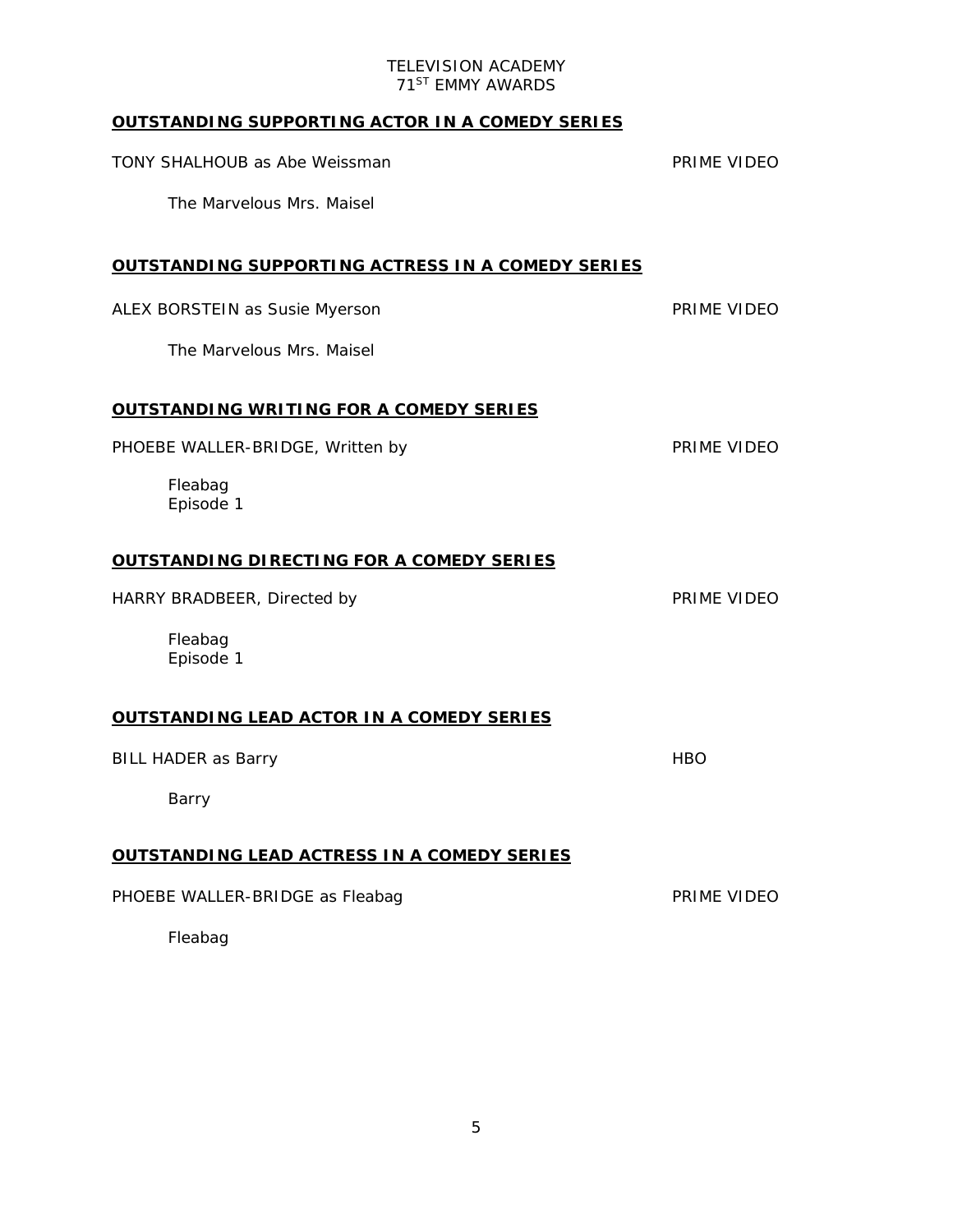#### **OUTSTANDING COMPETITION PROGRAM**

#### RUPAUL'S DRAG RACE VH1

Pamela Post, Executive Producer Tim Palazzola, Executive Producer Randy Barbato, Executive Producer Fenton Bailey, Executive Producer Tom Campbell, Executive Producer RuPaul Charles, Executive Producer Steven Corfe, Executive Producer Mandy Salangsang, Executive Producer Bruce McCoy, Co-Executive Producer Michele Mills, Co-Executive Producer Jacqueline Wilson, Co-Executive Producer Thairin Smothers, Senior Producer John Polly, Producer Michelle Visage, Producer Jen Passovoy, Producer

#### **OUTSTANDING SUPPORTING ACTRESS IN A LIMITED SERIES OR MOVIE**

PATRICIA AROUETTE as Dee Dee Blanchard HULU

The Act

#### **OUTSTANDING DIRECTING FOR A LIMITED SERIES, MOVIE OR DRAMATIC SPECIAL**

JOHAN RENCK, Directed by HBO HBO

Chernobyl

#### **OUTSTANDING SUPPORTING ACTOR IN A LIMITED SERIES OR MOVIE**

BEN WHISHAW as Norman **PRIME VIDEO** 

A Very English Scandal

#### **OUTSTANDING WRITING FOR A LIMITED SERIES, MOVIE OR DRAMATIC SPECIAL**

CRAIG MAZIN, Written by **HBO** HBO

Chernobyl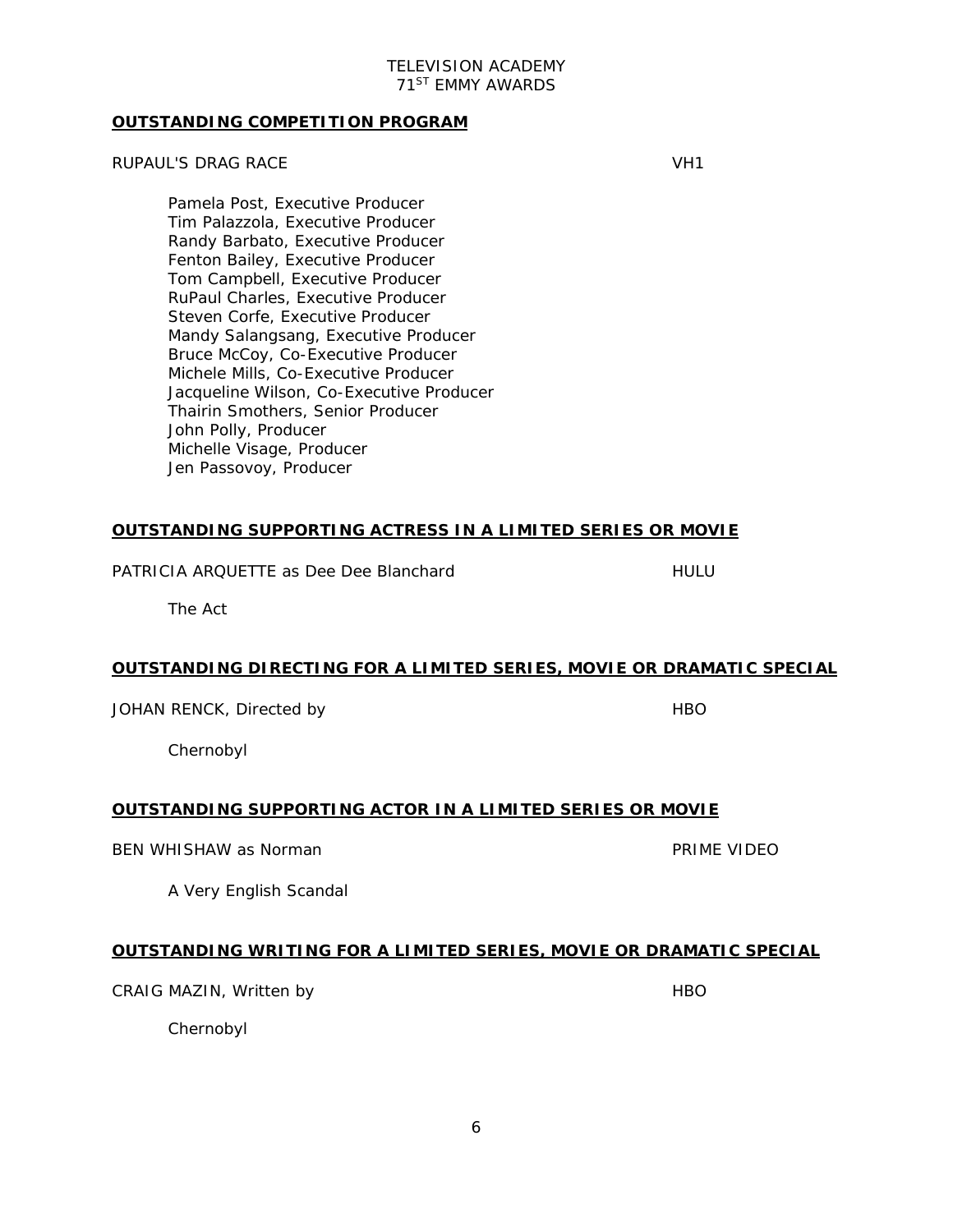#### **OUTSTANDING LEAD ACTOR IN A LIMITED SERIES OR MOVIE**

#### JHARREL JEROME as Korey Wise Network and the NETFLIX

When They See Us

#### **OUTSTANDING TELEVISION MOVIE**

#### BANDERSNATCH (BLACK MIRROR) NETFLIX

Annabel Jones, Executive Producer Charlie Brooker, Executive Producer Russell McLean, Producer

#### **OUTSTANDING LEAD ACTRESS IN A LIMITED SERIES OR MOVIE**

#### MICHELLE WILLIAMS as Gwen Verdon Factor Formulation of the FX NETWORKS

Fosse/Verdon

#### **OUTSTANDING LIMITED SERIES**

#### CHERNOBYL **HBO**

Craig Mazin, Executive Producer Carolyn Strauss, Executive Producer Jane Featherstone, Executive Producer Johan Renck, Co-Executive Producer Chris Fry, Co-Executive Producer Sanne Wohlenberg, Producer

7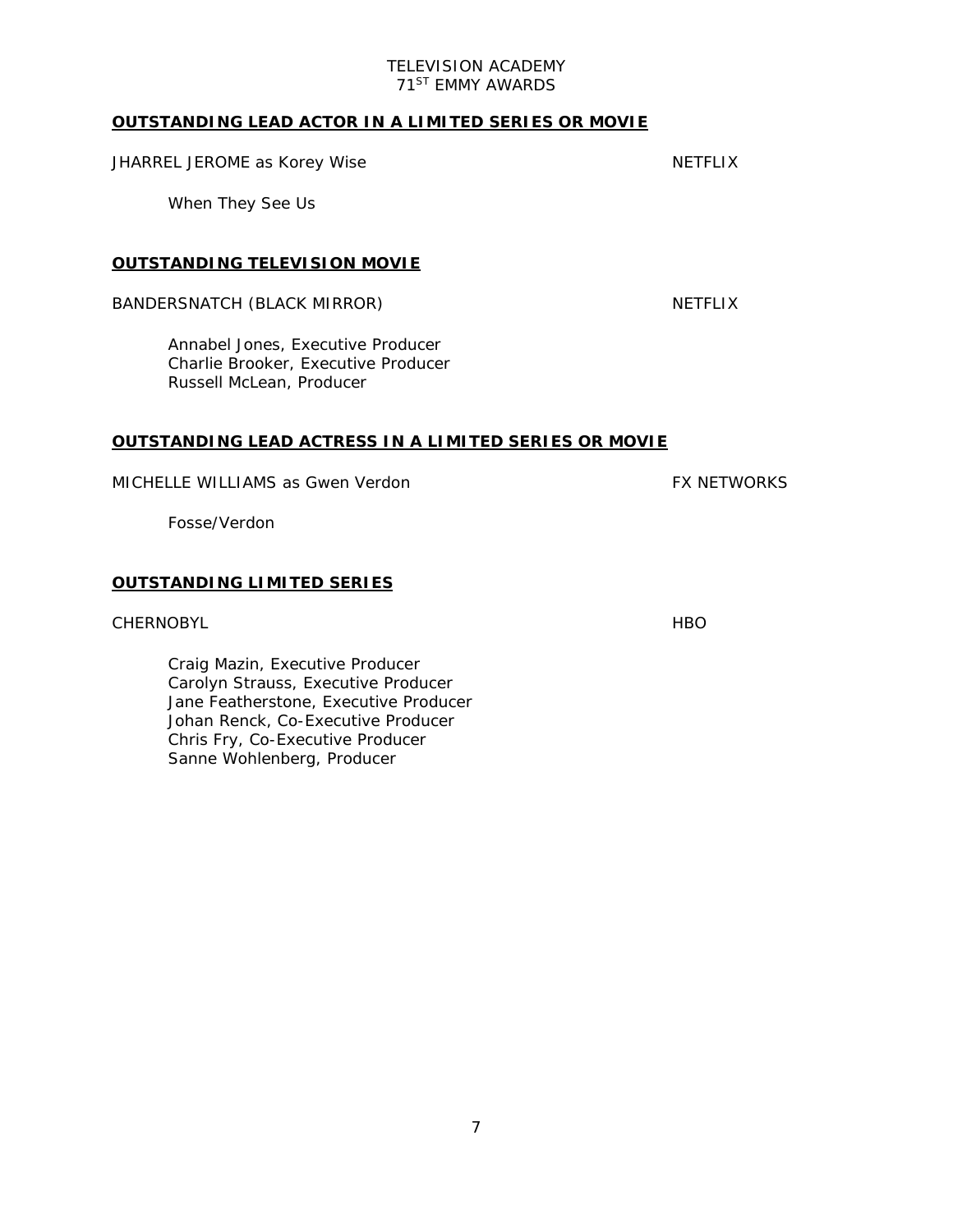#### **OUTSTANDING WRITING FOR A VARIETY SERIES**

DAN GUREWITCH, Senior Writer **HBO** HBO JEFF MAURER, Senior Writer JILL TWISS, Senior Writer JULI WEINER, Senior Writer TIM CARVELL, Written by RAQUEL D'APICE, Written by JOSH GONDELMAN, Written by DANIEL O'BRIEN, Written by JOHN OLIVER, Written by OWEN PARSONS, Written by CHARLIE REDD, Written by JOANNA ROTHKOPF, Written by BEN SILVA, Written by SEENA VALI, Written by

Last Week Tonight With John Oliver

#### **OUTSTANDING VARIETY SKETCH SERIES**

#### SATURDAY NIGHT LIVE NBC

Lorne Michaels, Executive Producer Ken Aymong, Supervising Producer Lindsay Shookus, Producer Erin Doyle, Producer Tom Broecker, Producer Steve Higgins, Produced by Erik Kenward, Produced by

#### **OUTSTANDING DIRECTING FOR A VARIETY SERIES**

## DON ROY KING, Directed by NBC Saturday Night Live *Host: Adam Sandler* **OUTSTANDING VARIETY TALK SERIES** LAST WEEK TONIGHT WITH JOHN OLIVER **HBO**

John Oliver, Executive Producer/Host Tim Carvell, Executive Producer Liz Stanton, Executive Producer Jeremy Tchaban, Supervising Producer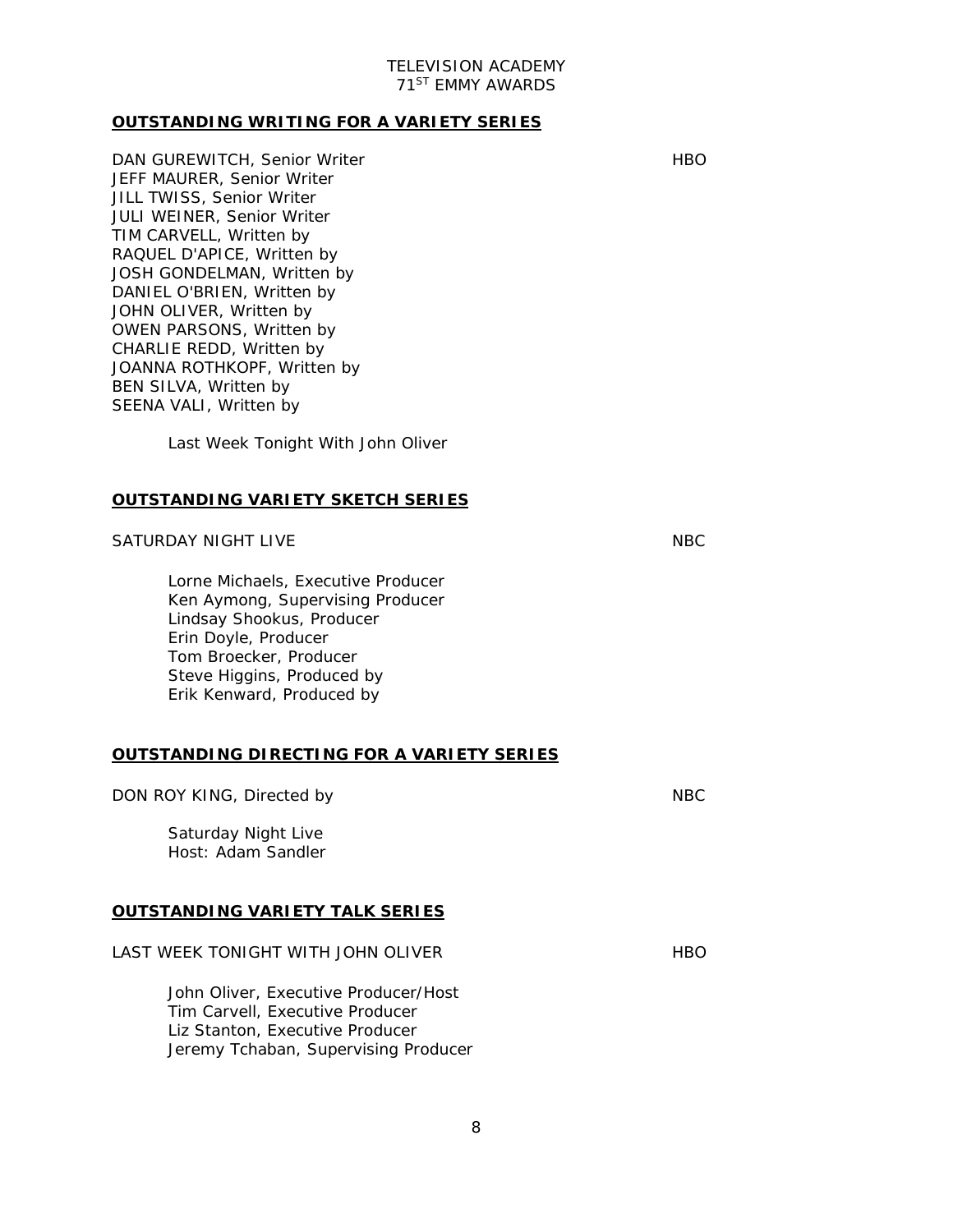# **OUTSTANDING SUPPORTING ACTOR IN A DRAMA SERIES** PETER DINKLAGE as Tyrion Lannister **HBO** HBO Game Of Thrones **OUTSTANDING WRITING FOR A DRAMA SERIES** JESSE ARMSTRONG, Written by Annual Metal Article HBO Succession *Nobody Is Ever Missing* **OUTSTANDING SUPPORTING ACTRESS IN A DRAMA SERIES** JULIA GARNER as Ruth Langmore NETFLIX Ozark **OUTSTANDING LEAD ACTOR IN A DRAMA SERIES** BILLY PORTER as Pray Tell **FX NETWORKS** Pose **OUTSTANDING DIRECTING FOR A DRAMA SERIES** JASON BATEMAN, Directed by NETFLIX **Ozark** *Reparations* **OUTSTANDING LEAD ACTRESS IN A DRAMA SERIES** JODIE COMER as Villanelle BBC AMERICA Killing Eve